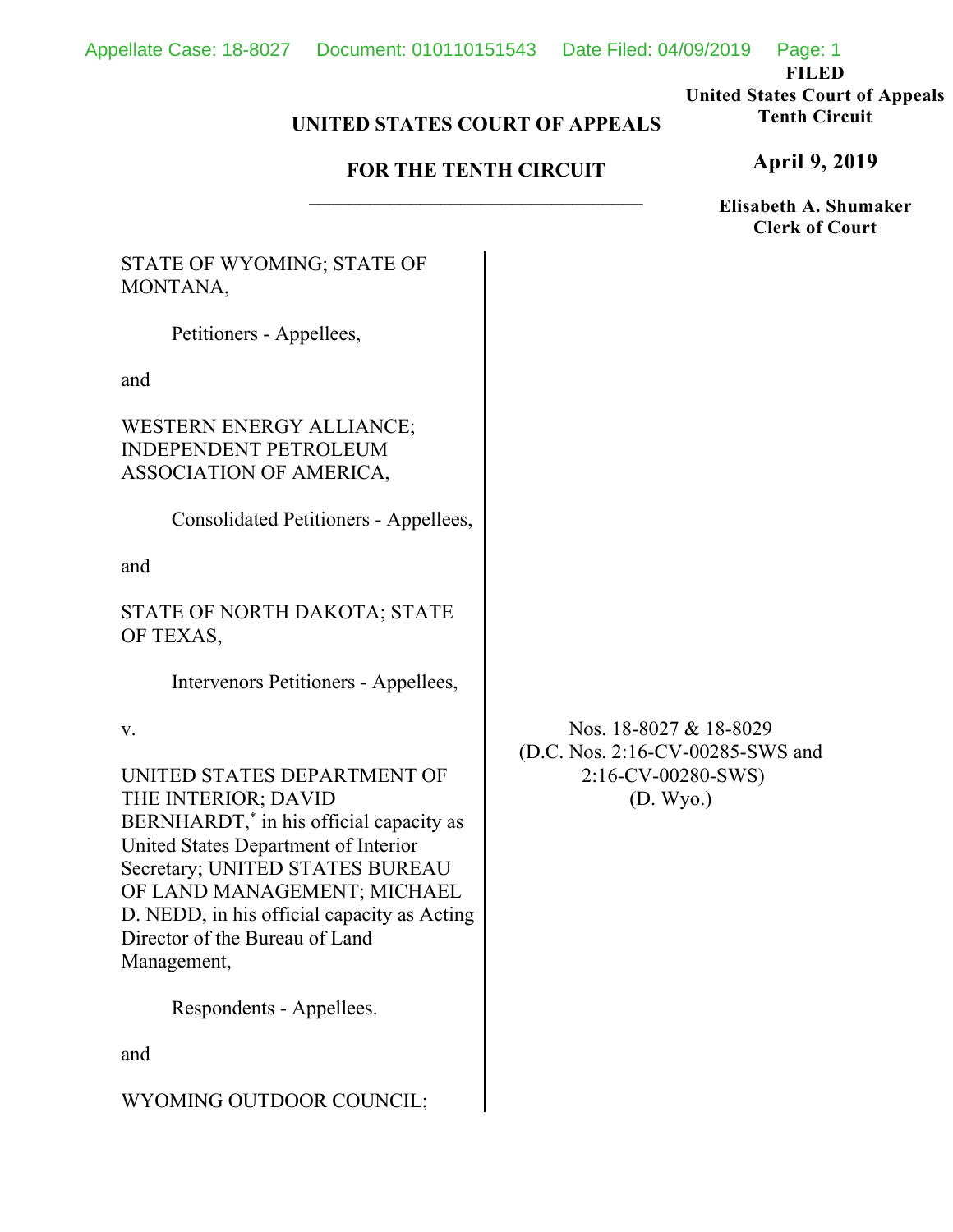CENTER FOR BIOLOGICAL DIVERSITY; CITIZENS FOR A HEALTHY COMMUNITY; DINE CITIZENS AGAINST RUINING OUR ENVIRONMENT; EARTHWORKS; ENVIRONMENTAL DEFENSE FUND; ENVIRONMENTAL LAW AND POLICY CENTER; MONTANA ENVIRONMENTAL INFORMATION CENTER; NATIONAL WILDLIFE FEDERATION; NATURAL RESOURCES DEFENSE COUNCIL; SAN JUAN CITIZENS ALLIANCE; SIERRA CLUB; WILDERNESS SOCIETY; WESTERN ORGANIZATION OF RESOURCE COUNCILS; WILDERNESS WORKSHOP; WILDEARTH GUARDIANS,

Intervenors Respondents - Appellants,

and

STATE OF CALIFORNIA; STATE OF NEW MEXICO,

Intervenors Respondents - Appellants.

# **ORDER AND JUDGMENT\*\***

\_\_\_\_\_\_\_\_\_\_\_\_\_\_\_\_\_\_\_\_\_\_\_\_\_\_\_\_\_\_\_\_\_

\* Pursuant to Fed. R. App. P.  $43(c)(2)$ , David Bernhardt is substituted for Ryan Zinke.

\*\* After examining the briefs and appellate record, this panel has determined unanimously that oral argument would not materially assist in the determination of this appeal. See Fed. R. App. P.  $34(a)(2)$ ; 10th Cir. R.  $34.1(G)$ . The case is therefore ordered submitted without oral argument. This order and judgment is not binding precedent, except under the doctrines of law of the case, res judicata, and collateral estoppel. It may be cited, however, for its persuasive value consistent with Fed. R. App. P. 32.1 and 10th Cir. R. 32.1.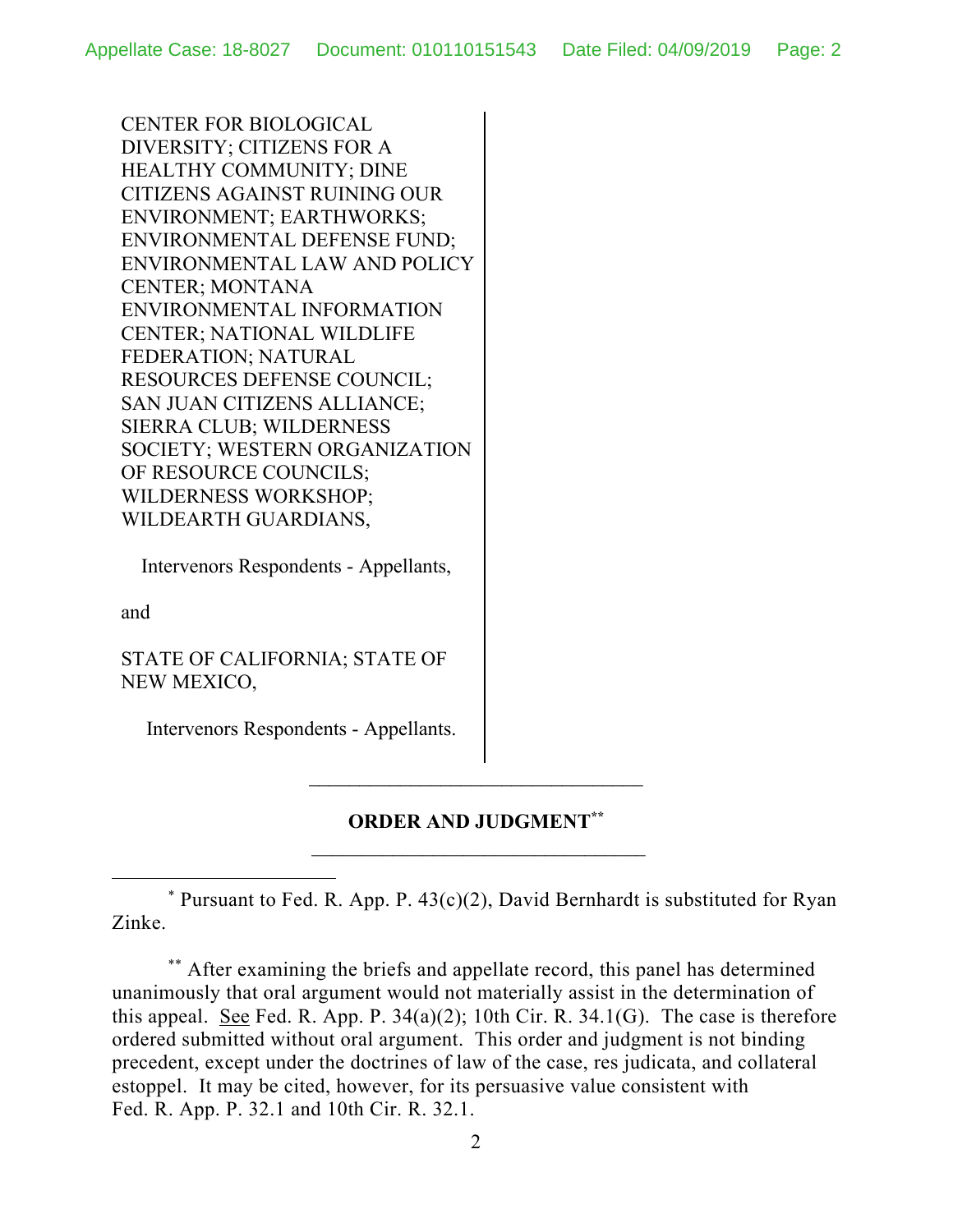#### Before **LUCERO**, **BACHARACH**, and **McHUGH**, Circuit Judges.

These consolidated appeals seek review of a district court order enjoining Bureau of Land Management ("BLM") regulations pending finalization of a replacement rule. While the appeals were pending, the new rule issued. We dismiss the appeals as moot and vacate the district court's order.

#### **I**

In November 2016, BLM promulgated the Waste Prevention, Production Subject to Royalties, and Resource Conservation Rule, 81 Fed. Reg. 83,008 (Nov. 18, 2016) (the "Waste Prevention Rule"). The Rule restricted venting and flaring of natural gas wells, and imposed record-keeping and equipment requirements. The Rule became effective in January 2017, but extended compliance dates for certain requirements by several years. See id. at 83,008, 83,023-25. Two groups of plaintiffs challenged the regulation in Wyoming federal district court: (1) the States of Wyoming and Montana; and (2) the Western Energy Alliance ("WEA") and the Independent Petroleum Association of America ("IPAA"). Their petitions for review were consolidated. The States of North Dakota and Texas intervened as petitioners, and the States of California and New Mexico intervened as respondents. Numerous environmental groups also intervened as respondents.

The district court denied petitioners' motions for a preliminary injunction in January 2017. Shortly thereafter, the President issued an executive order calling on the Secretary of the Interior to review certain energy regulations. Exec. Order No.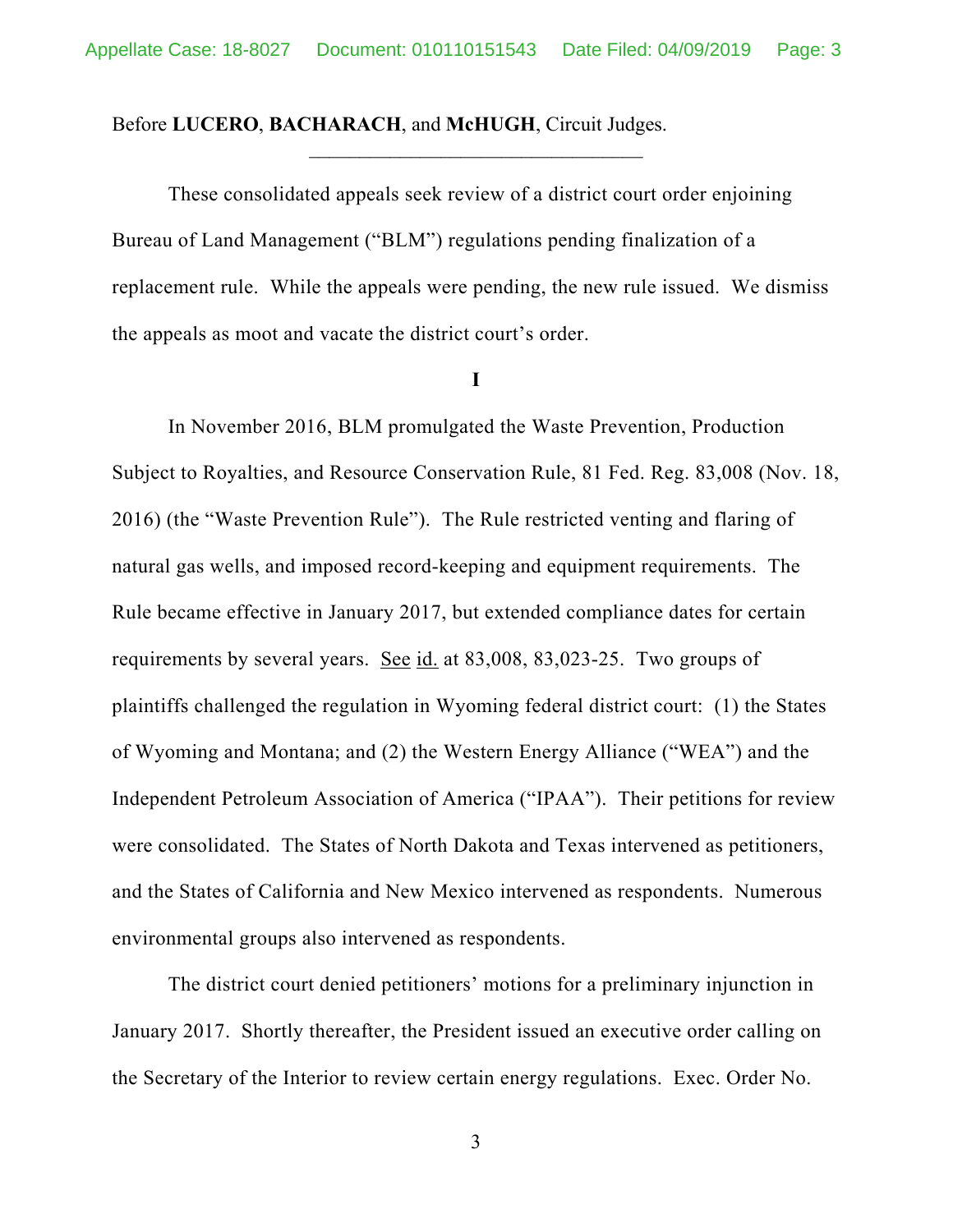13,783, § 1(c), 82 Fed. Reg. 16,093 (Mar. 28, 2017). BLM then postponed compliance dates for the Waste Prevention Rule. Waste Prevention, Production Subject to Royalties, and Resource Conservation; Postponement of Certain Compliance Dates, 82 Fed. Reg. 27,430 (June 15, 2017). In October 2017, however, a federal district court vacated the postponement for violating the Administrative Procedure Act. California v. BLM, 277 F. Supp. 3d 1106, 1125-27 (N.D. Cal. 2017).

In December 2017, BLM suspended the Waste Prevention Rule for one year. Waste Prevention, Production Subject to Royalties, and Resource Conservation; Delay and Suspension of Certain Requirements, 82 Fed. Reg. 58,050, 58,051 (Dec. 8, 2017) (the "Suspension Rule"). A district court granted a preliminary injunction enjoining the Suspension Rule, and reinstated the Waste Prevention Rule in February 2018. California v. BLM, 286 F. Supp. 3d 1054, 1058 (N.D. Cal. 2018). On the same day, BLM proposed a rule to rescind the Waste Prevention Rule, initiating the notice-and-comment rulemaking process. Waste Prevention, Production Subject to Royalties, and Resource Conservation; Rescission or Revision of Certain Requirements, 83 Fed. Reg. 7924 (Feb. 22, 2018).

The district court in this case then enjoined portions of the Waste Prevention Rule and stayed the matter pending finalization of the new rule. California and New Mexico filed a notice of appeal from this order, as did the environmental groups. We consolidated the two appeals. A panel of this court denied two sets of motions, one to dismiss the appeals for lack of jurisdiction and one to stay the district court order pending appeal. We concluded the district court order, labeled a "stay," was in effect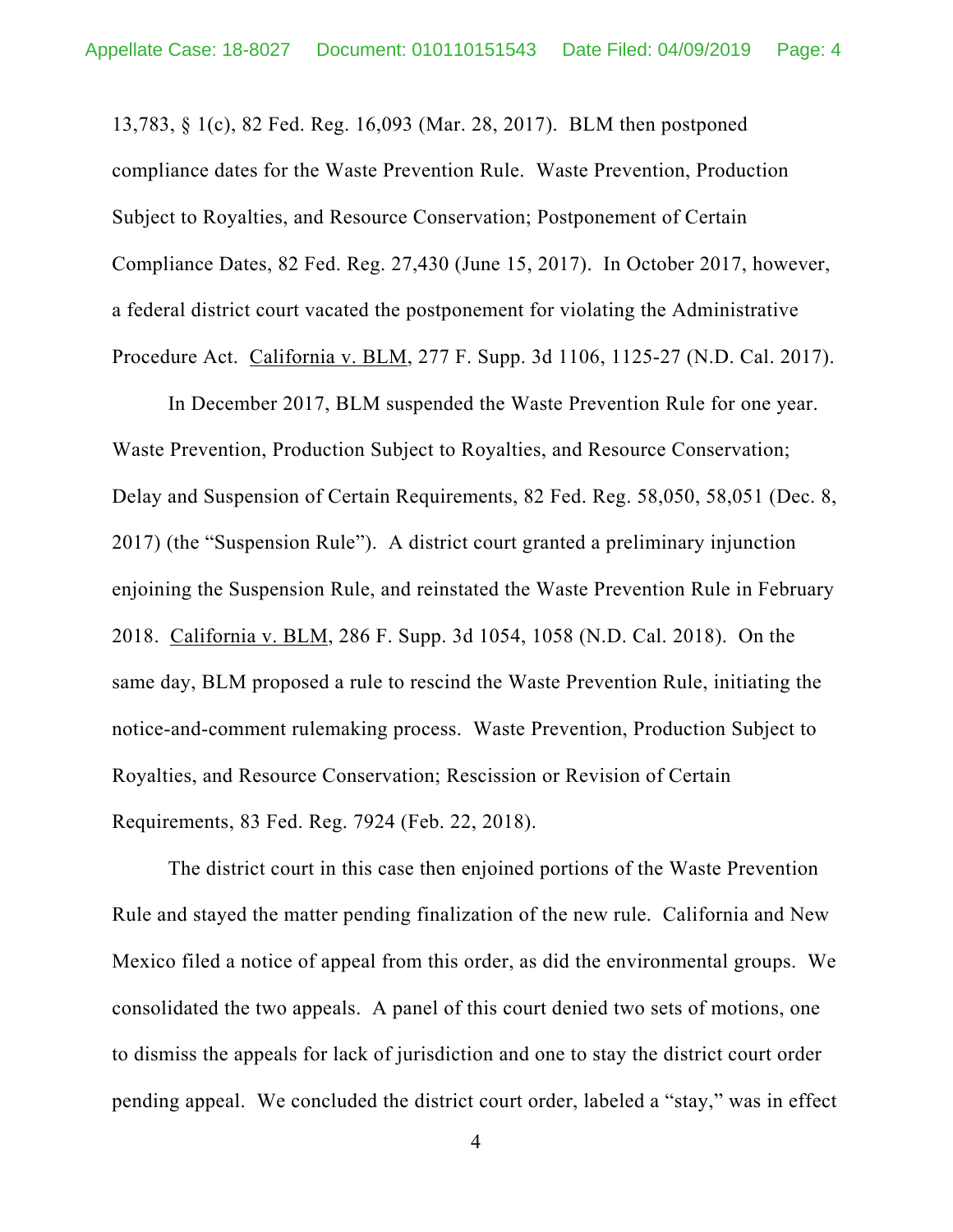an injunction subject to immediate appeal under 28 U.S.C. § 1292(a)(1). We further held that appellants had not demonstrated that a stay pending appeal would be appropriate.

After the Opening and Answer Briefs were filed, BLM published its new rule. Waste Prevention, Production Subject to Royalties, and Resource Conservation; Rescission or Revision of Certain Requirements, 83 Fed. Reg. 49,184 (Sept. 22, 2018) (the "Revision Rule"). The Revision Rule became effective on November 27, 2018. Id. at 49,184. It rescinds many of the Waste Prevention Rule's requirements and alters others. Id.

### **II**

The federal appellees moved to dismiss the consolidated appeals as moot. "Under Article III of the Constitution, the power of the federal courts extends only to actual, ongoing cases or controversies." Wyoming v. U.S. Dep't of Agric., 414 F.3d 1207, 1211 (10th Cir. 2005) (quotation omitted) ("Wyoming I"). In determining whether a case is moot, "[t]he crucial question is whether granting a present determination of the issues offered will have some effect in the real world." Citizens for Responsible Gov't State Political Action Comm. v. Davidson, 236 F.3d 1174, 1182 (10th Cir. 2000) (quotation and alteration omitted).

As we previously held, "[b]y eliminating the issues upon which this case is based, adoption of [a] new rule . . . render[s] the appeal moot." Wyoming I, 414 F.3d at 1212; see also Akiachak Native Cmty. v. U.S. Dep't of the Interior, 827 F.3d 100, 113-14 (D.C. Cir. 2016) ("[W]hen an agency has rescinded and replaced a challenged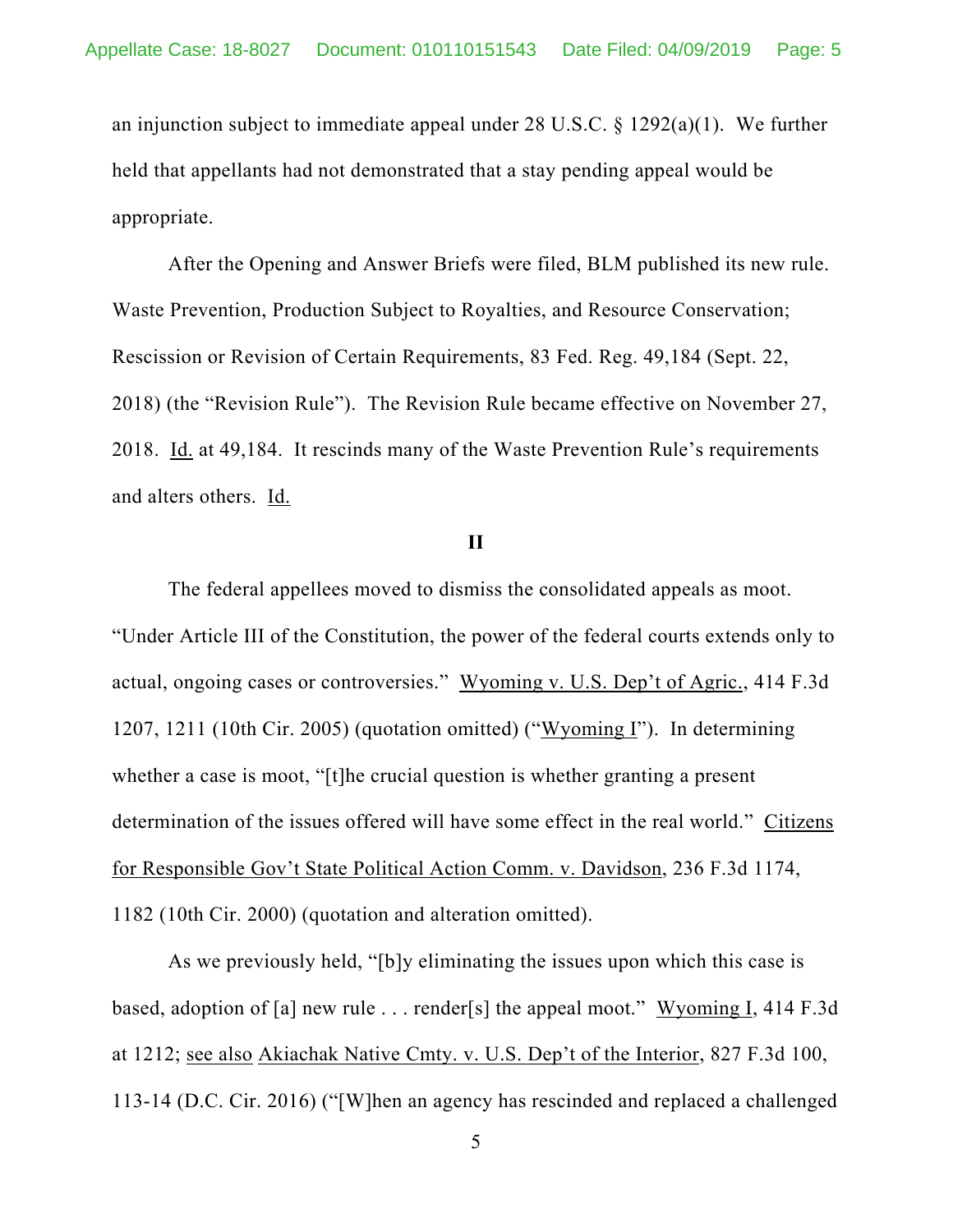regulation, litigation over the legality of the original regulation becomes moot."). Any decision we might issue in these interlocutory appeals would have no real-world effect because the rules the district court enjoined have been replaced.<sup>1</sup>

Neither exception to the mootness doctrine applies. First, for an action to be exempt from mootness challenges as "capable of repetition, yet evading review," two requirements must be met: (1) the challenged action will expire before it can be fully litigated; and (2) there is a reasonable expectation that the complaining party will be subjected to the same action again. Lewis v. Cont'l Bank Corp., 494 U.S. 472, 481 (1990). In the unlikely event that the Waste Prevention Rule were to be repromulgated and re-enjoined, challenges to those occurrences could be litigated to completion before the rule was replaced. See Wyoming I, 414 F.3d at 1212 (noting that if a rule "were to reappear in the future, there would be ample opportunity to challenge the rule before it ceased to exist"). Second, the exception to mootness arising from the voluntary cessation of challenged conduct does not apply "if it is clear that the defendant has not changed course simply to deprive the court of jurisdiction." Rio Grande Silvery Minnow v. Bureau of Reclamation, 601 F.3d 1096, 1115 (10th Cir. 2010). And in light of BLM's repeated efforts to revise or rescind the Waste Prevention Rule, it is abundantly clear that BLM did not promulgate the Revision Rule to moot these interlocutory appeals. See Wyoming I, 414 F.3d at 1212

<sup>&</sup>lt;u>1</u>  $<sup>1</sup>$  Each of the regulatory provisions enjoined by the district court were</sup> eliminated or revised by the Revision Rule. See 83 Fed. Reg. at 49,190, 49,192-93, 49,204.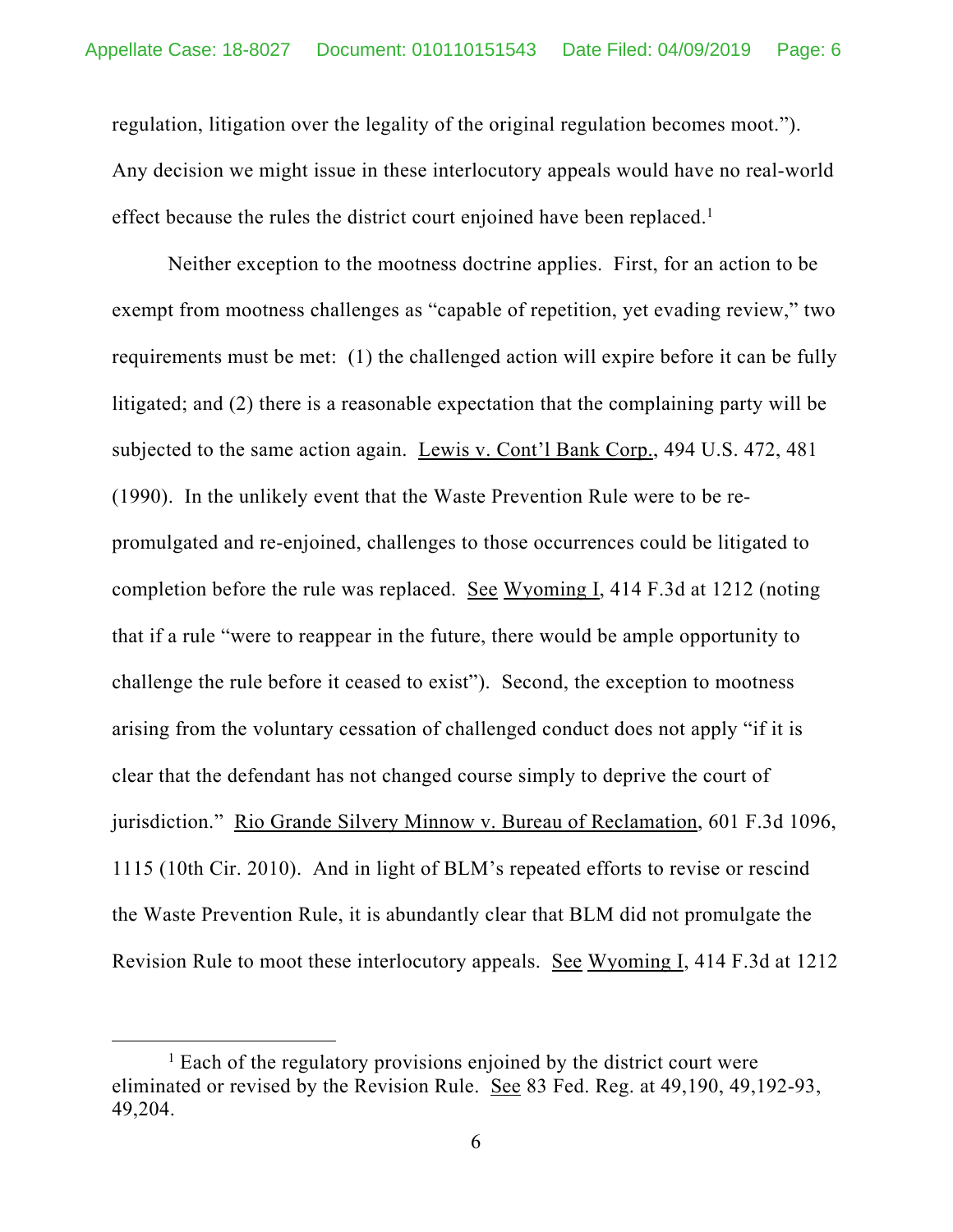(stating that change in rule "merely reflects the government's discontent with the rule itself" rather than an attempt to manipulate the judicial process).

 Although the parties agree that the appeals are moot, they disagree as to the precise disposition that should follow. The federal appellees argue that we should simply dismiss. The appellants argue that we should dismiss the appeals, vacate the district court's stay order, and instruct the district court to dismiss the entire case as moot.

In appeals from final orders, we generally vacate a district court order "when mootness results from unilateral action of the party who prevailed below" or "by the vagaries of circumstance." U.S. Bancorp Mortg. Co. v. Bonner Mall P'ship, 513 U.S. 18, 25 (1994) (applying the standard set forth in United States v. Munsingwear, Inc., 340 U.S. 36, 39 (1950)). We have previously stated that "[i]n the case of interlocutory appeals the usual practice is just to dismiss the appeal as moot and not vacate the order appealed from." Fleming v. Gutierrez, 785 F.3d 442, 449 (10th Cir. 2015) (quotation and alteration omitted); see also Serv. Emps. Int'l Union Local 1 v. Husted, 531 F. App'x 755 (6th Cir. 2013) (unpublished) (collecting cases from four other circuits dismissing appeals as moot without vacating the appealed orders). However, the Supreme Court recently applied the Munsingwear standard to vacate on interlocutory review an order rendered moot. See Azar v. Garza, 138 S. Ct. 1790, 1792 (2018) (per curiam). And although "[b]y its terms, Munsingwear applies to final judgments," this court has "applied its rationale to vacate interlocutory decisions." Rio Grande Silvery Minnow, 601 F.3d at 1132.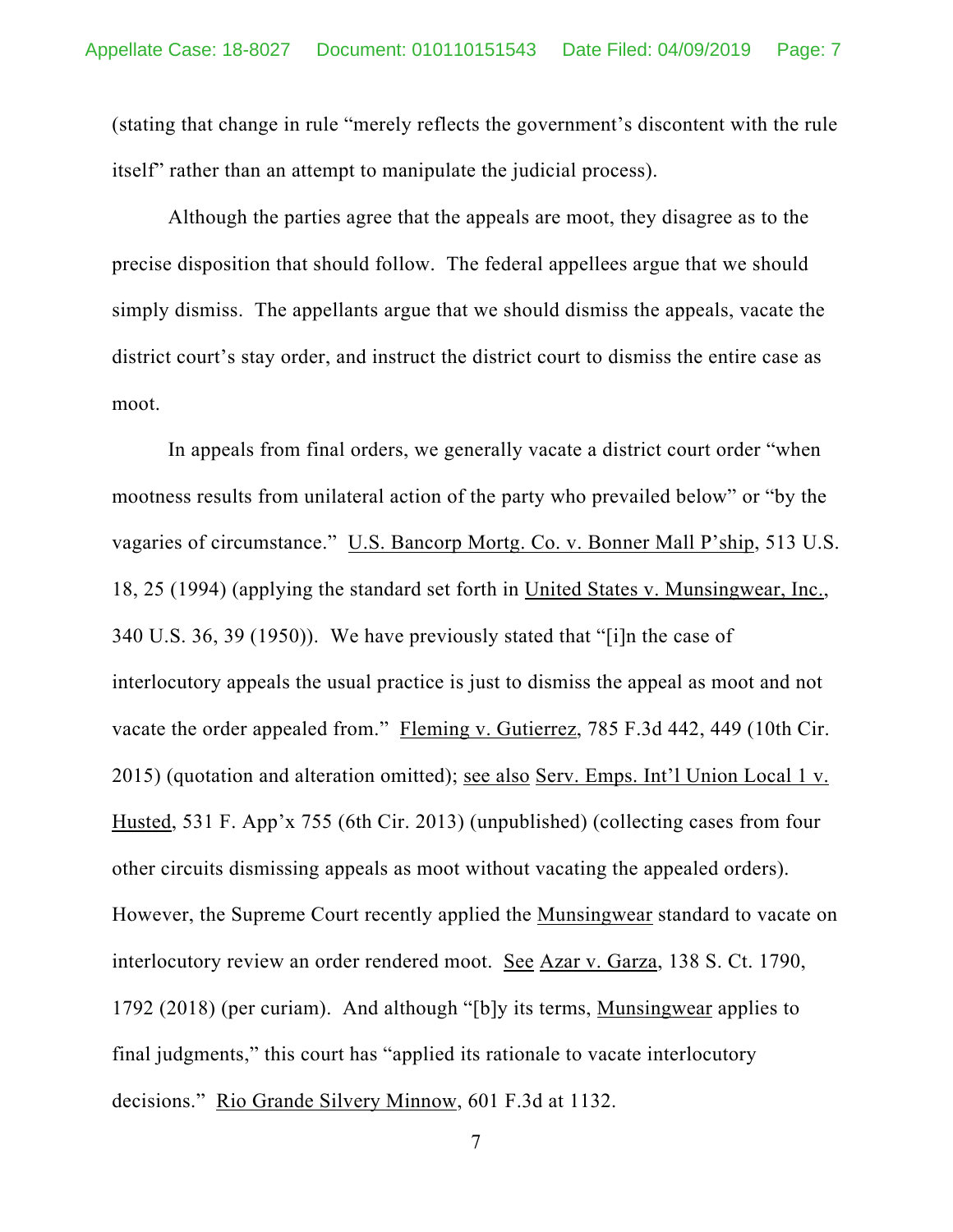"[T]he decision whether to vacate turns on the conditions and circumstances of the particular case." Garza, 138 S. Ct. at 1792 (quotation omitted). And we conclude that vacatur is the appropriate course in this case. The appellants, the parties urging vacatur, played no role in rendering the appeals moot. See Rio Grande Silvery Minnow, 601 F.3d at 1129 (noting that "if the party seeking vacatur has caused mootness, generally we do not order vacatur"). Instead, mootness resulted from the actions of the federal appellees. We also note that a portion of the district court order under review lacks a temporal limit. Although it stayed litigation "pending finalization or withdrawal of the proposed Revision Rule," the order did not contain an express date on which the injunction terminates. To avoid any potential confusion, the order should be vacated.

The WEA and IPAA argue this court should vacate the Waste Prevention Rule itself. But the cases they cite refer to quasi-judicial administrative orders that by nature govern only the parties involved, not widely applicable notice-and-comment rules such as the Waste Prevention Rule. See, e.g., A.L. Mechling Barge Lines, Inc. v. United States, 368 U.S. 324, 329-31 (1961); Am. Family Life Assurance Co. of Columbus v. Fed. Commc'n Comm'n, 129 F.3d 625, 630 (D.C. Cir. 1997). "Review of a quasi-administrative rule presents considerations different from review of adjudicatory proceedings." Wright & Miller, 13C Fed. Prac. & Proc. Juris. § 3533.10.3 (3d ed.). We are not directed to any cases in which a court has vacated a rule because an interlocutory appeal in a case challenging components of that rule became moot. See Carpenters Indus. Council v. Salazar, 734 F. Supp. 2d 126, 135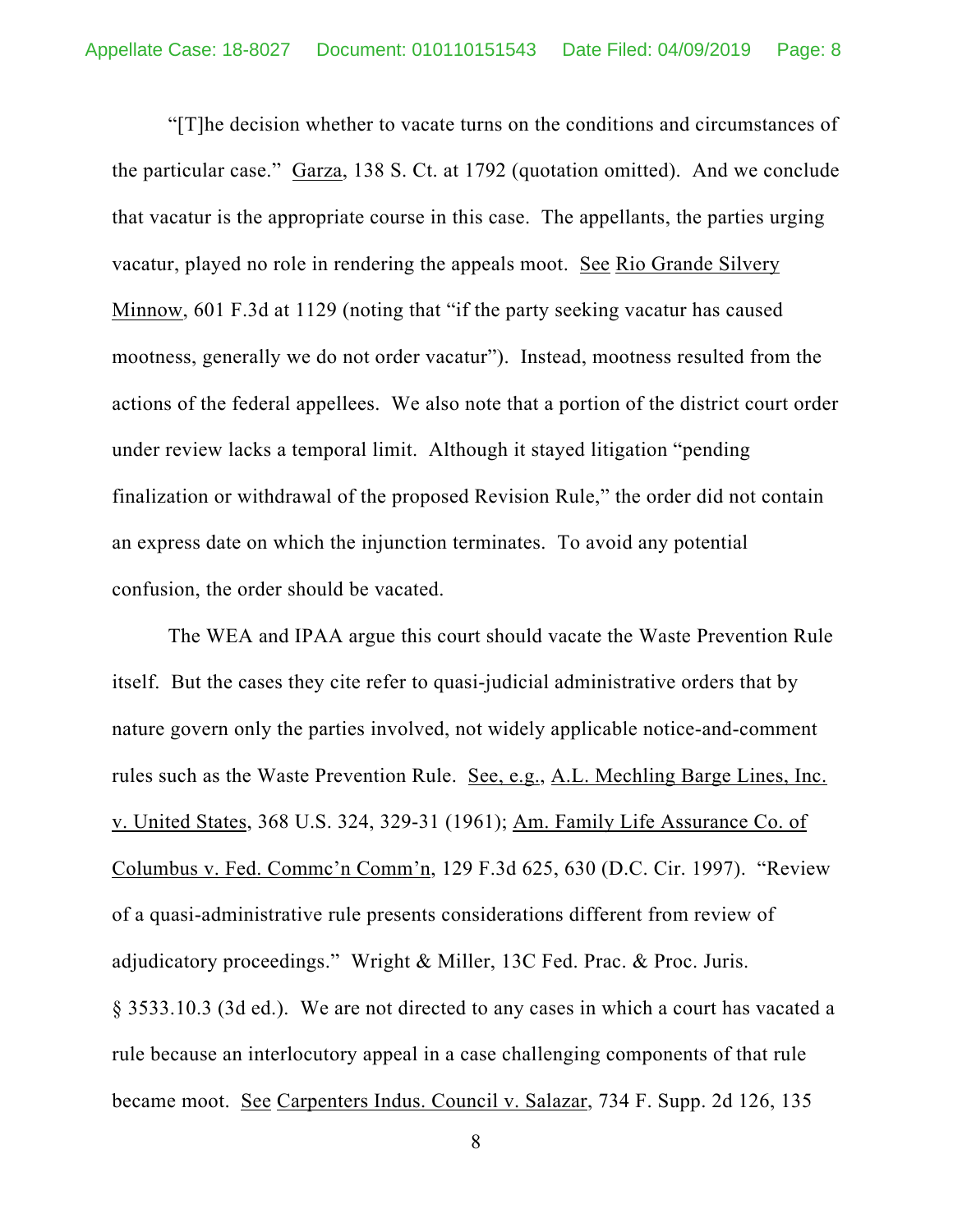(D.D.C. 2010) ("[T]his Court is not persuaded that it has the authority to order vacatur of the 2008 Critical Habitat Designation without an independent determination that the [agency's] action was not in accordance with the law."). And because the Revision Rule did not eliminate all requirements of the Waste Prevention Rule, see 83 Fed. Reg. at 49,204, vacatur of the entire Waste Prevention Rule is inappropriate. See Chamber of Commerce of the U.S. v. E.P.A., 642 F.3d 192, 211 (D.C. Cir. 2011) (declining to vacate an administrative action because that action is "not unreviewable; it is only the challenge brought . . . in this case that is beyond our authority to review").

In addition to the dispute regarding vacatur, the parties contest whether this court should remand with instructions to dismiss the entire case. As noted above, adoption of a new rule typically moots a challenge to its predecessor. Wyoming I, 414 F.3d at 1212; Akiachak Native Cmty., 827 F.3d at 113-14. However, the Revision Rule states that it "removes almost all of the requirements in the [Waste Prevention] [R]ule that [BLM] previously estimated would pose a compliance burden to operators and generate benefits of gas savings." 83 Fed. Reg. at 49,204 (emphasis added). We do not see any harm in allowing the district court to decide in the first instance whether the entire case is moot given that the district court is more acquainted with the overall claims and issues. See Fleming, 785 F.3d at 446 & n.5 ("[I]t remains for the district court to determine on remand whether any claims for relief . . . remain pending.").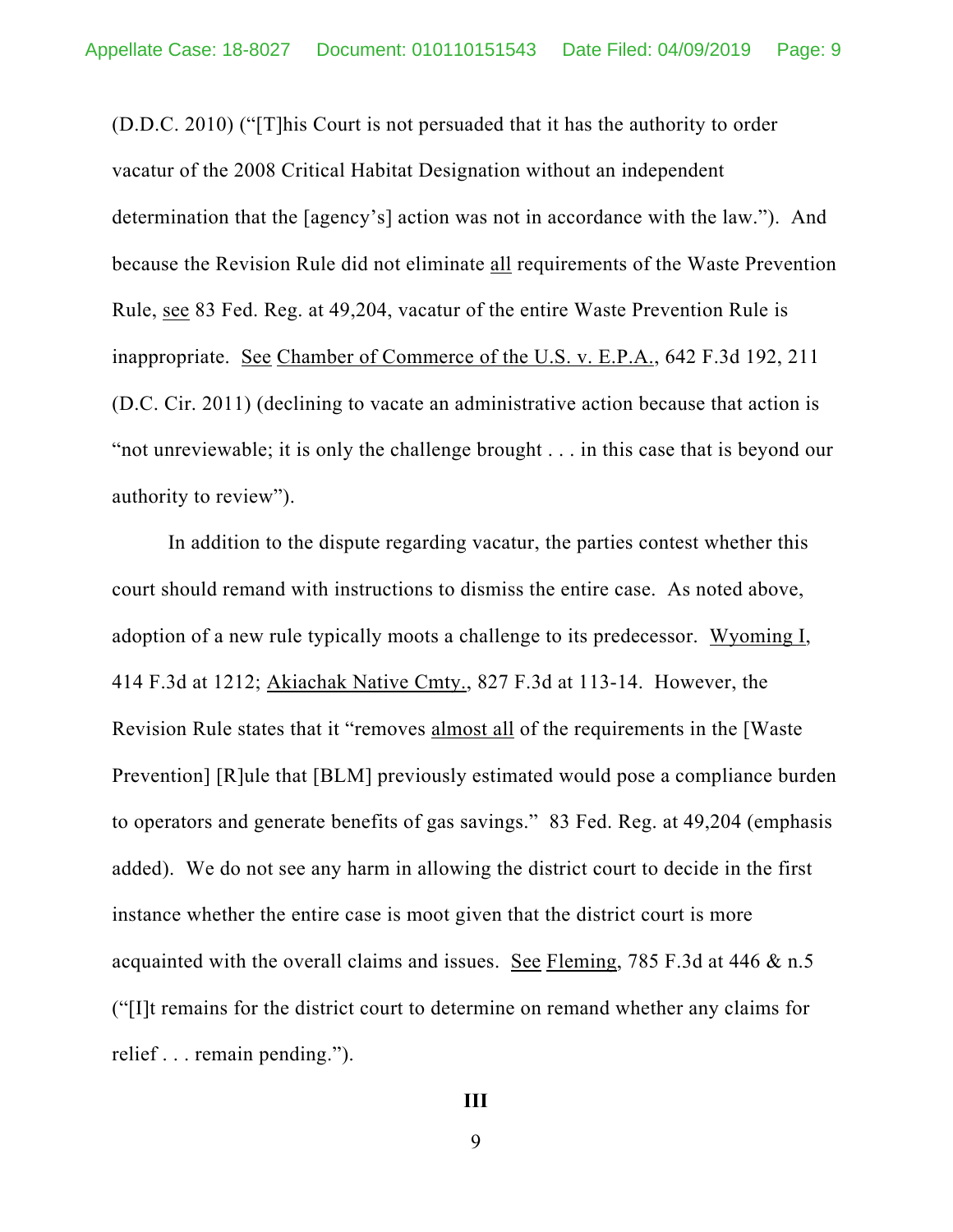For the foregoing reasons, we **GRANT** the federal appellees' motion to

dismiss, **VACATE** the district court's order, and **DISMISS** these appeals as moot.

Entered for the Court

Carlos F. Lucero Circuit Judge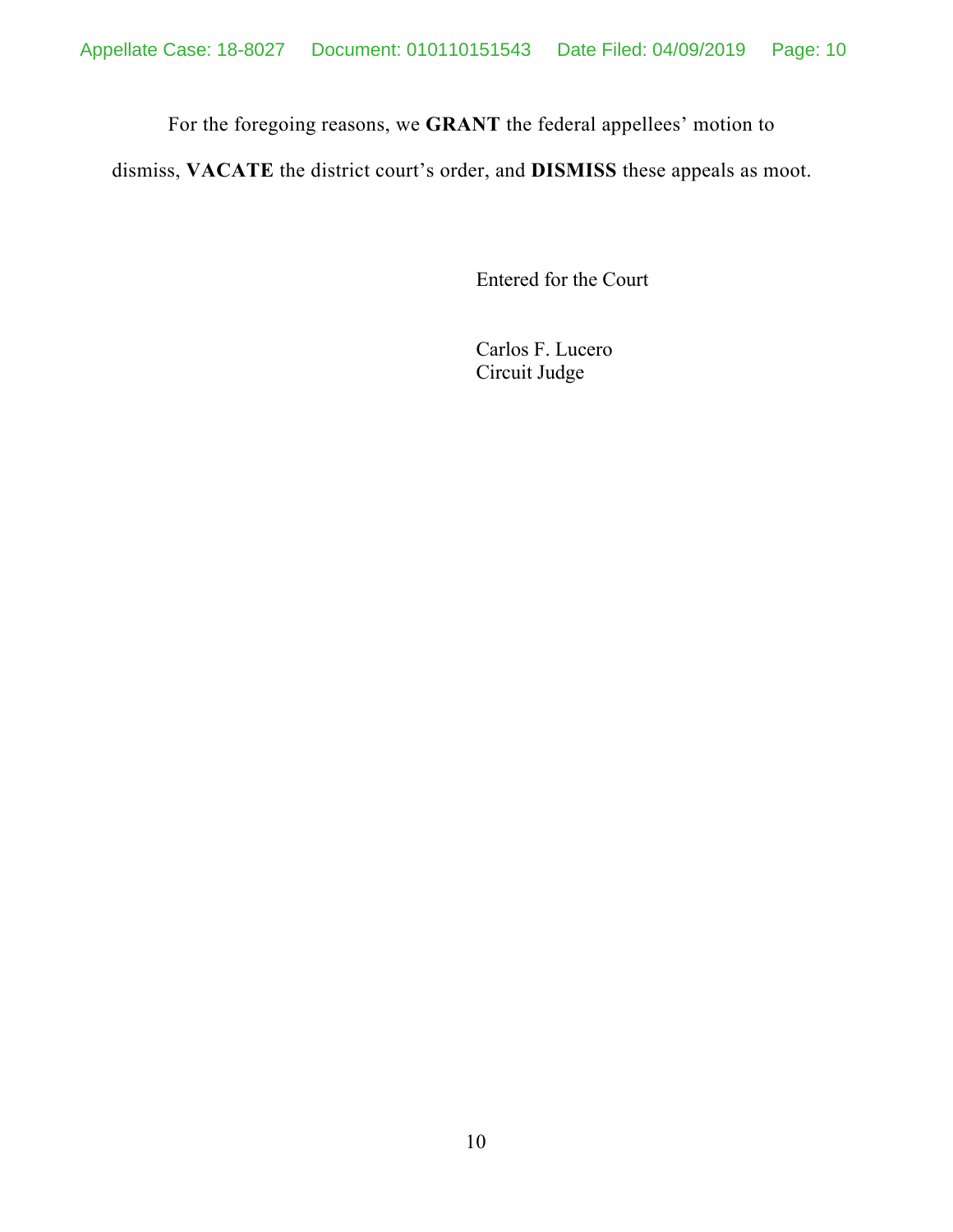### **UNITED STATES COURT OF APPEALS FOR THE TENTH CIRCUIT OFFICE OF THE CLERK**

Byron White United States Courthouse 1823 Stout Street Denver, Colorado 80257 (303) 844-3157

Elisabeth A. Shumaker Clerk of Court

April 09, 2019

Chris Wolpert Chief Deputy Clerk

Robin Cooley Joel Minor **Earthjustice** 633 17th Street, Suite 1600 Denver, CO 80202

Rachel Leigh Granneman Environmental Law and Policy Center 35 Wacker Drive, Suite 1600 Chicago, IL 60601

William Gregory Grantham Office of the Attorney General for the State of New Mexico 201 Third Street NW, Suite 300 3117 Albuquerque, NM 87102

Shiloh Silvan Hernandez Laura King Western Environmental Law Center 103 Reeder's Alley Helena, MT 59601

Erik Schlenker-Goodrich Western Environmental Law Center 208 Paseo del Pueblo Sur, Suite 602 Taos, NM 87571

Darin Schroeder Clean Air Task Force 114 State Street, 6th Floor Boston, MA 02109

Scott Strand Environmental Law and Policy Center 60 South 6th Street, Suite 2800 Minneapolis, MN 60601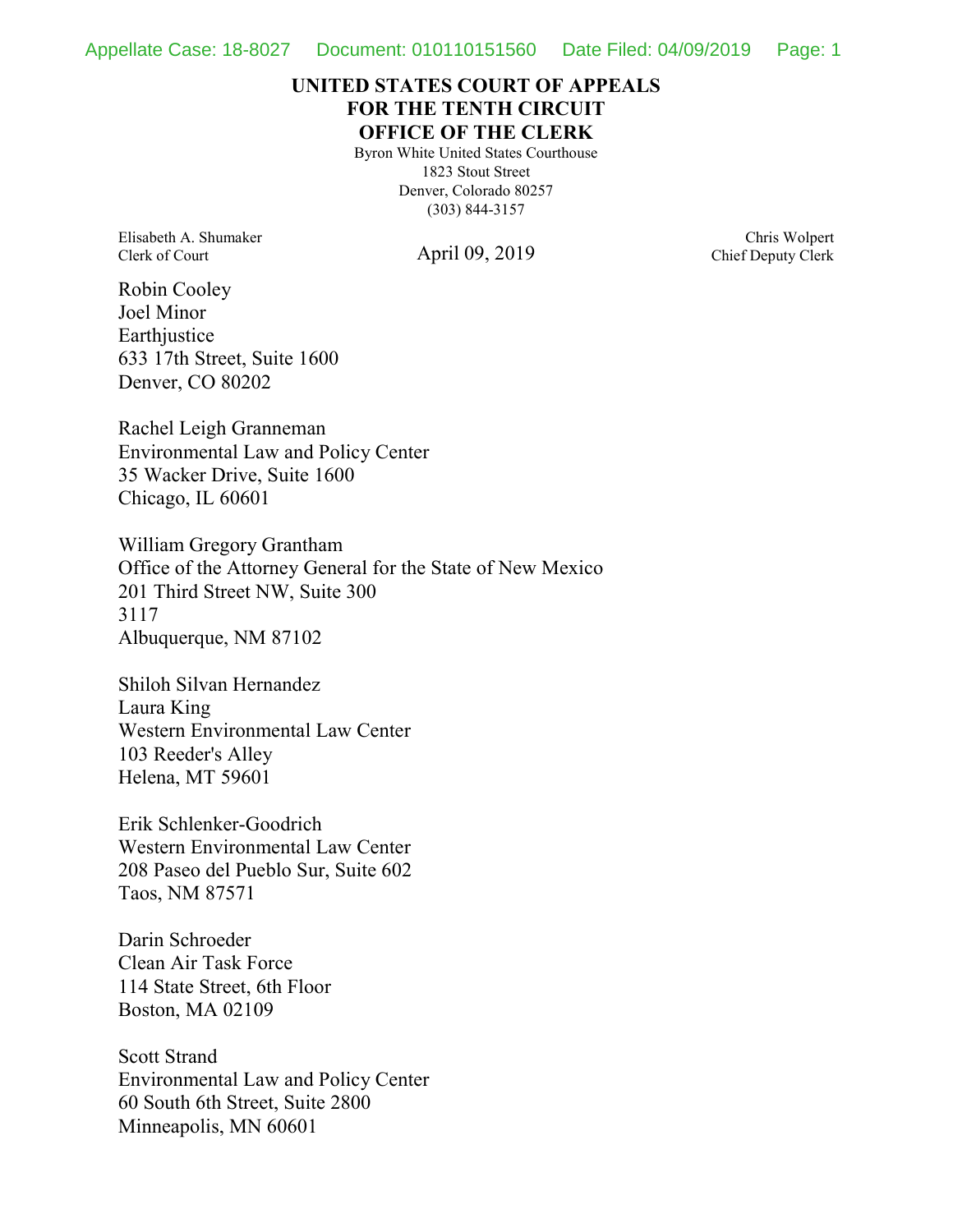George Matthew Torgun David A. Zonana Office of the Attorney General California Department of Justice 1515 Clay Street, 20th Floor Oakland, CA 94612

Susannah Weaver Donahue, Goldberg & Weaver 1008 Pennsylvania Ave SE Washington, DC 20003

Ann Brewster Weeks Clean Air Task Force 114 State Street, 6th Floor Boston, MA 02109

Rosalie Winn Peter Zalzal Environmental Defense Fund 2060 Broadway, Suite 300 Boulder, CO 80302-0000

### **RE: 18-8027, 18-8029, State of Wyoming, et al v. DOI, et al** Dist/Ag docket: 2:16-CV-00285-SWS, 2:16-CV-00280-SWS

Dear Counsel:

Enclosed is a copy of the order and judgment issued today in these matters. The court has entered judgment on the docket pursuant to Fed. R. App. P. Rule 36.

Pursuant to Fed. R. App. P. Rule  $40(a)(1)$ , any petition for rehearing must be filed within 14 days after entry of judgment. Please note, however, that if the appeal is a civil case in which the United States or its officer or agency is a party, any petition for rehearing must be filed within 45 days after entry of judgment. Parties should consult both the Federal Rules and local rules of this court with regard to applicable standards and requirements. In particular, petitions for rehearing may not exceed 3900 words or 15 pages in length, and no answer is permitted unless the court enters an order requiring a response. If requesting rehearing en banc, the requesting party must file 6 paper copies with the clerk, in addition to satisfying all Electronic Case Filing requirements. *See* Fed. R. App. P. Rules 35 and 40, and 10th Cir. R.35 and 40 for further information governing petitions for rehearing.